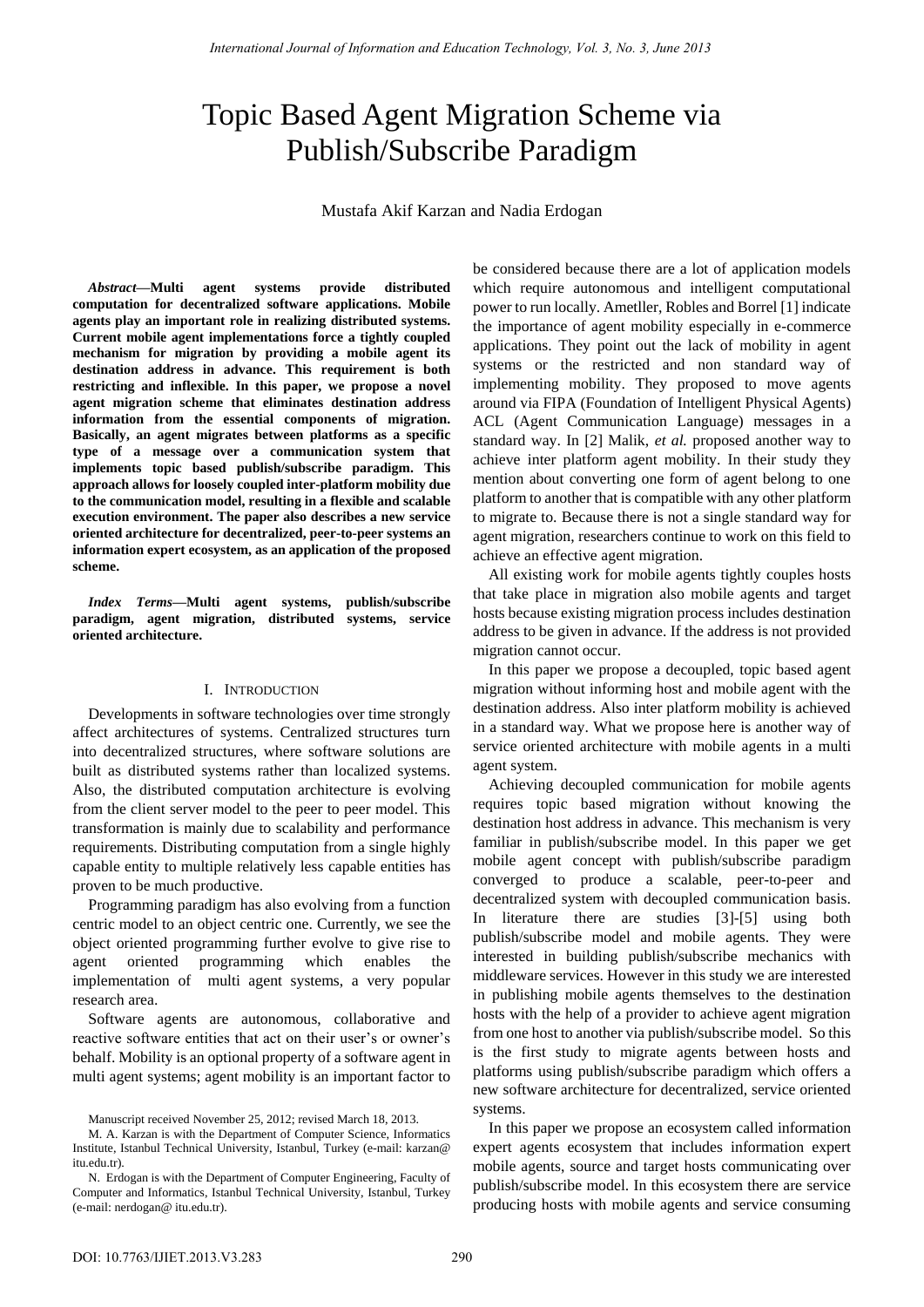hosts. Service is provided via information expert mobile agents where those agents are published to topics of a messaging middleware. Consumer hosts subscribe to topics that they interest. Messaging middleware notifies subscriber hosts with mobile agents when producer hosts publish to the topic. With this approach a mobile agent migrates from source host to target host without knowing the destination address which identifies the network location of target hosts. Applying publish/subscribe paradigm system automatically becomes scalable. Multiple and dynamically changing destination hosts can be notified. This achieves decoupled inter platform agent migration and also a new service oriented architecture for decentralized, peer-to-peer systems via mobile agents.

Organization of the remainder of this paper is as follows. Section II talks about publish/subscribe paradigm and why we adopt it in our research. Section III is about mobile agent concept. Section IV explains system architecture how we design this communication infrastructure. Section V defines implementation considering used technologies and section VI gives conclusion.

## II. PUBLISH/SUBSCRIBE MODEL

Publish/Subscribe is a communication/messaging pattern well adapted to deployment of scalable and loosely coupled systems. It integrates producer and consumer applications. It offers scalability and dynamic network topology support. Applications attached to the system do not know the overall network topology and even they are not notified with the information of the entities newly attached to the system or detached from the system. Publish/Subscribe paradigm involves messaging middleware, producers and consumers. In this communication system, consumers subscribe to events or a pattern of events that they are interested in. Producers publish the events that they generate and messaging middleware or message broker notifies interested subscribers of events when they are published by the producers via store and forward function. As stated in [6] Publish/Subscribe is an event based messaging where it varies by subscription schemes such as topic-based and content-based. Topic based scheme groups subscribers of same type of event of interest. Content based scheme improves topic based scheme subscription by considering the actual content of the event of interest.

This interaction paradigm provides decoupling in space, time and synchronization between producers and consumers of information. Space decoupling involves preventing producers and consumers interact directly. Instead they communicate over a message broker. Thus producers do not know how many subscribers are there that are interested in their events or even if there exists any subscribers. Also subscribers do not know who is publishing the event of interest in advance even if there is any. Decoupling in time provides both producers and consumers must not be active at the same time which means a producer can publish its events when subscribers are not connected or subscribers can be notified when producer is not connected. Synchronization decoupling prevents publish and notify actions to be in a synchronized manner. Thus producers are not blocked on

producing an event or subscribers are not blocked on notification they can get notified asynchronously.

Separating direct interaction of producers and consumers of information with a neutral mediator provides loose coupling in space, time and synchronization, increases scalability and offers flexibility in terms of dynamic network topology.

In this research we prefer publish/subscribe paradigm as a communication infrastructure to produce a loosely coupled, scalable and flexible system. With the adoption of this pattern, our system inherits these properties naturally. Also we propose an ecosystem with mobile agents that realize a topic based migration scheme. This allows several distinct topics and several publishers to same or different topics. Consumers may interest in multiple topics. This again fits best with publish/subscribe pattern which brings consumers and producers together by subject of interest not by physical network address. Consumers know what they need to consume but they may not know who provides it. Producers know what they produce but may not know who needs it. So, meeting point is a topic based intermediary to serve or get served without knowing (having reference to) each other in advance.

## III. MOBILE AGENT CONCEPT

Mobile agent is an intelligent computation that can move within the network or in other words can migrate from one computer to another on behalf of the user or another entity. Mobile agent has autonomy, social ability, learning, reactivity and mobility properties. Mobile agent transports its code and data (state) to target host and continues its execution on its last state. Mobile agent concept differs from process migration systems by its autonomy and reactivity. Mobile agents act different on different hosts according to the state (data) of the host.

Mobile agent concept converts client/server paradigm to relocatable computation which reduces network traffic especially there are vast amounts of data to be processed. It provides distributed peer to peer systems rather than centralized systems. Asynchronous execution on different hosts is achieved. Target host may execute other tasks while migrated agent is executing its tasks. Moreover mobile agents adapt dynamically to the execution environment. They do not take same actions for distinct hosts if it is not required. They take actions according to the state of target host. Mobile agent concept also provides some level of fault tolerance on dynamic network topology depending on connections between hosts. Furthermore changing agent's source is enough to maintain this mobile computation. It does not require any configuration change on target hosts. This brings flexibility on update procedures. Real time processing capabilities are improved when executing locally rather than communicating with a remote host and executing afterwards and communicating results with remote host again [7].

Mobile agents and multi agent systems are well adopted when designing distributed peer to peer systems by their nature. In our research we prefer mobile agents because of these properties plus mobile autonomous computation needs. Especially when we consider e-commerce applications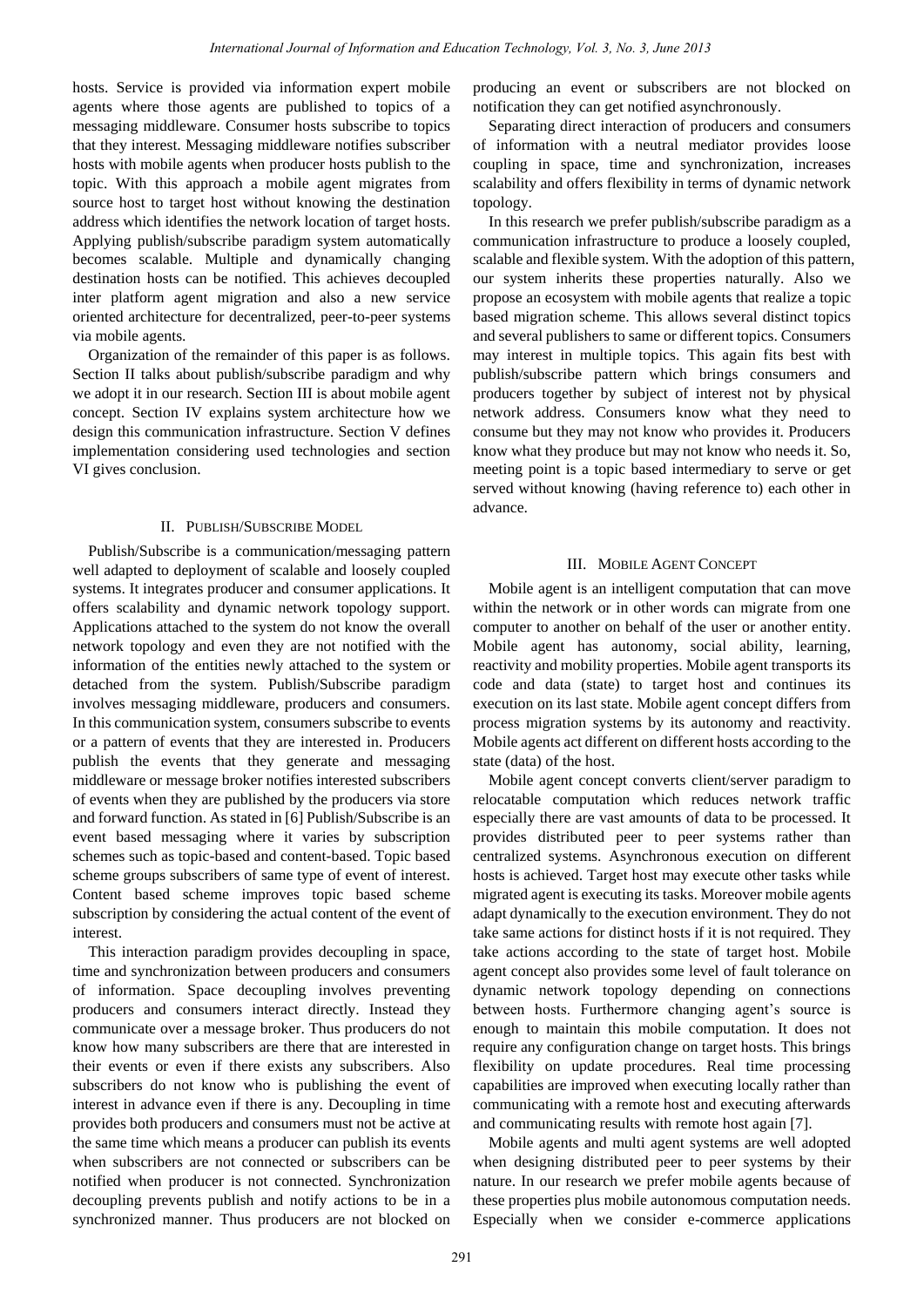depending on the vast amount of data to be processed, local computation is required due to efficiency concerns for many aspects like network load, real time operations …etc. Mobile agents look best as a solution for this type of problems when their autonomy, reactivity and mobility features are noticed.

Publish/subscribe paradigm and mobile agent concept are very coherent when we look at their properties. Both suit well with distributed and peer to peer systems which increase productivity, scalability and flexibility to dynamic network topologies. In our research we propose a communication infrastructure bringing publish/subscribe paradigm and mobile agent concept together to produce a decoupled, scalable and flexible system with autonomous, reactive and mobile software entities.

# IV. SYSTEM ARCHITECTURE

The system implemented allows for migration of agents between hosts by means of the publish/subscribe communication mechanism. In particular, agents are transmitted from a source host to a target host in the form of ACL messages. Due to the communication paradigm, both the source and the target hosts are completely decoupled. Because we perform topic based publish subscribe scheme, source and target hosts do not need to know each other in advance. They only know the mediator between them. Publish/Subscribe pattern makes this system decoupled in space, time and synchronization. Also system becomes highly scalable and flexible to dynamic network topology. Instead of sending transactions between hosts sending agent itself reduces the network traffic while increasing the system performance. Thus new type of mobile agent concept emerges. System architecture is shown in Fig. 1.



A source host acts as a service producer and it is capable of generating agents that can present specific services. After a service providing agent is started, it publishes itself to a predefined topic on the messaging middleware. A target host is a service consumer that needs the help of service providing agent for its own purposes. A target host must subscribe to topic(s) on the messaging middleware to be notified of service providing agents. Subscription and notification handling operations are handled by a local agent, called HandlerAgent, on behalf of its host. A HandlerAgent is expected to be aware of its host's intentions; it subscribes to

the topics its host is interested in. When a service providing agent is published on a subscribed topic, the messaging middleware notifies the HandlerAgent with an ACL message that carries the service providing agent as a payload in a special form. The HandlerAgent extracts the service providing agent from ACL message and carries out operations that activate the agent on the local host. From this point on, the service providing agent evaluates the conditions and state of this new environment, provides a service specific for this local host and terminates when it is done. In this manner, the agent travels from one host to another in the form of a special message, without the need to know the identification of the target in advance. Source and target hosts are connected via a mediator through selected topic(s). In other words, a topic on the mediator is the meeting point for the service producing and service consuming hosts. Hosts realize directory lookup on the messaging middleware given a topic name as a key; a service providing agent before the publishing operation and a HandlerAgent during a subscription operation. The messaging middleware returns a reference to the topic that hosts are interested in. Thus, a meeting point for those hosts is constructed.

Fig. 2 shows this system in more detail.



Fig. 2. System details.

This architecture relies on programming languages like java that highly supports code to be transferred between distinct machines on the network. The presented architecture achieves topic based inter platform migration between hosts of the same type of agency like JADE without any modification or between hosts of different agencies like JADE – JAM (two different Java based agent platforms), that support the same programming language with minor modifications in the application design for the APIs that the platform provides.

Service providing agent is called publisher agent as it implies its role explicitly. Supporting standards to achieve inter platform agent migration or even agent communication FIPA ACC (Agent Communication Channel) must be used. Also to achieve inter platform or even inter host communication, ACL messages should be used. Considering these points, the presented architecture offers wrapping publisher agents in ACL messages as payloads and getting these agents out of the platform or host by using ACC channel as described in FIPA specifications. On the other hand, a standard way of making computer systems communicate on a network in a loosely coupled manner with enterprise-wide standards is using Enterprise Messaging System (EMS). This is valid not only for agent systems but also for legacy software systems and agent to legacy software systems. Thus, the architecture combines all these industry standards to achieve agent migration in a highly standard way. Agent-MOM (message oriented middleware) Gateway is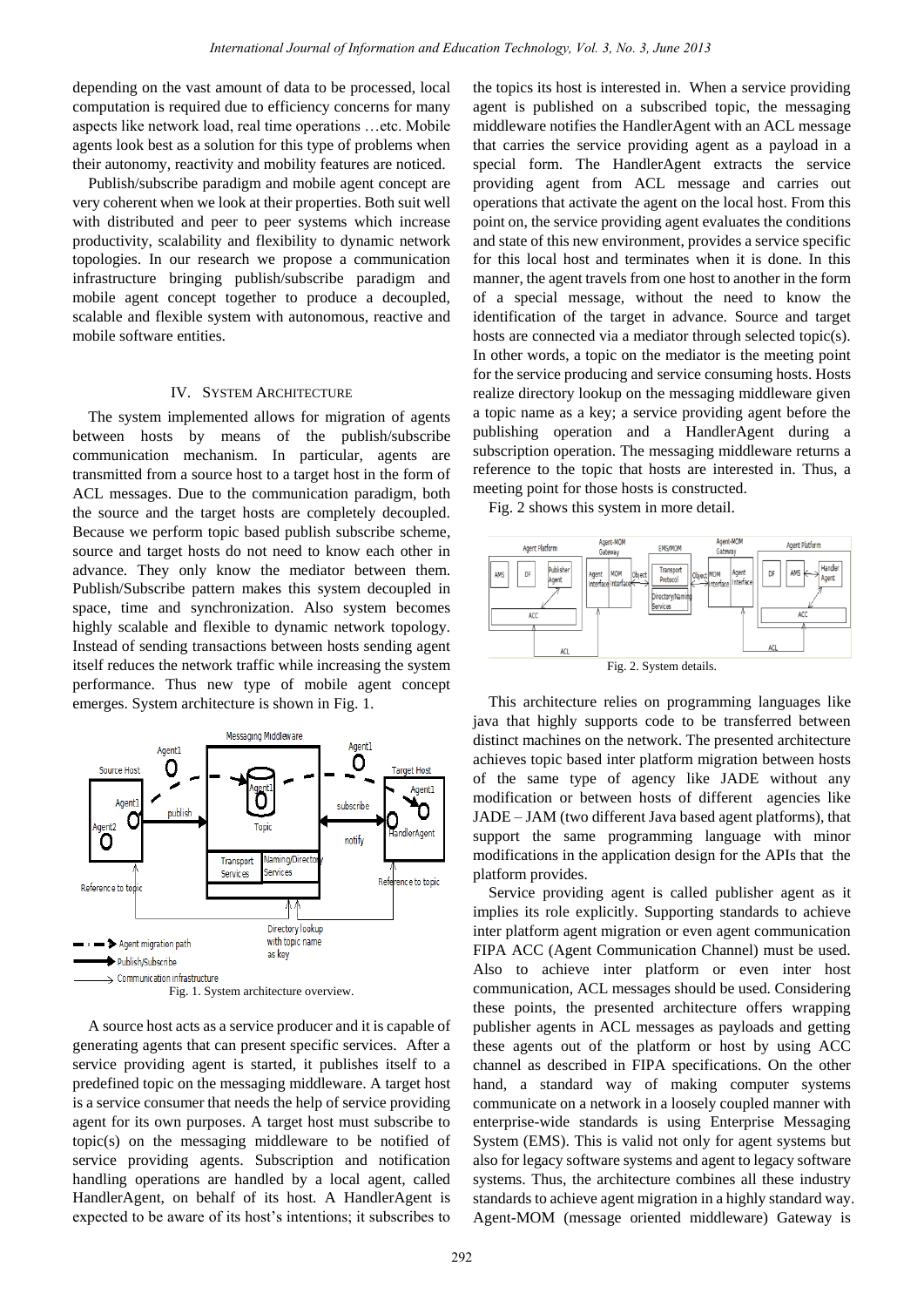considered to integrate agent systems and enterprise systems. This gateway simply transforms agents into objects that an EMS/MOM system can interpret. Gateway communicates with EMS/MOM via standard protocol like TCP or language specific standard protocol like RMI. In this way, publishing an agent wrapped in an ACL message to the topic of the EMS/MOM is achieved. Message oriented middleware notifies a subscribed entity by sending the object on its topic to MOM-Agent gateway by TCP, RMI, …etc. communication protocol. Gateway again transforms the object into an ACL message and contacts to HandlerAgent on the agency through ACC. The HandlerAgent communicates with AMS of local agency to start the incoming agent.



Runtime scene of the system is show in Fig. 3.

Fig. 3. Message flow between components.

Conforming to the agent concept, we need to construct behavior(s) for the agent tasks. For this reason we need to design a behavior to cope with publish primitive of publish subscribe paradigm for the publisher agent. We call this behavior as PublishCommand. PublishCommand behavior must be added to agent's behavior list. With this behavior added to the agent, agent gains capabilities of serializing and publishing itself to EMS/MOM topic through Agent-MOM gateway. PublisherAgent (PA) delegates publish responsibility to the gateway to handle protocol conversion to make the message understandable by EMS/MOM. HandlerAgent subscribes to EMS/MOM topic through agent-mom gateway for the same reason. EMS/MOM notifies subscribed HandlerAgent with PA in a message again through gateway. HandlerAgent deserializes incoming agent to form it back and collects some information from incoming agent needed for white page services. HandlerAgent constructs descriptors for published agent to register with the AMS (Agent Management Service) of the local agency. After registering published agent with the local agency, HandlerAgent starts it. Published agent starts to work then. As a standard agent communication, publisher and subscriber agents communicate over FIPA subscribe protocol which is an interaction protocol. Given architecture does not support direct communication between publishers and subscribers. Realization of this protocol includes EMS/MOM components and all conversions defined above. This scheme achieves not only inter platform agent migration per topic basis but also achieves agent-enterprise software communication in a standard way per topic basis.

### V. IMPLEMENTATION

In this work we have implemented a prototype to see how an agent migrate from one host to another via publish/subscribe paradigm. We preferred java as an implementation language due to its advantages over mobile code. JADE (Java Agent Development framework) as an agent platform is preferred due to its fame on researchers on this topic and also because it is a java based agent framework. Fig. 4 shows layered structure. Achieving a loosely coupled communication with a messaging service, JMS (Java Messaging Service) is used for this purpose. One another thing what we need here is a gateway to integrate JADE and JMS. JMS as a new MTP (Message Transport Protocol) is integrated to JADE platform [8] by Currie et al. We chose Open JMS as a JMS provider which is supported by jade-jms gateway. In this work we proposed a topic based agent migration scheme via publish/subscribe paradigm. Therefore we proposed a solution including JADE platform for agent implementation and services, JMS as a messaging protocol and jade-jms gateway to integrate JMS as an MTP to JADE platform. This solution is composed of migrating JADE agents via JMS publish/subscribe model within JADE platform and inter JADE platforms. In our implementation we wrap JADE agents in FIPA ACL messages as payloads. Agent serializes and adds itself as a serialized payload to ACL message. Agent bearing ACL message is published to Open JMS topics created before via jade-jms gateway. Open JMS notifies subscribed target hosts via agent bearing ACL message. Subscription to JMS provider topics and handling notifications are managed by HandlerAgent component on target host. HandlerAgent design includes JMS provider topic subscriptions via jade-jms gateway and picking migrated agents from ACL messages, registering them to AMS (Agent Management System) if it is an inter platform migration and starting migrated agent. After starting, migrated agent works autonomously and terminates on the target host when it is done.



## VI. CONCLUSION

We propose a scalable, decoupled, efficient and flexible multi agent ecosystem with service oriented architecture